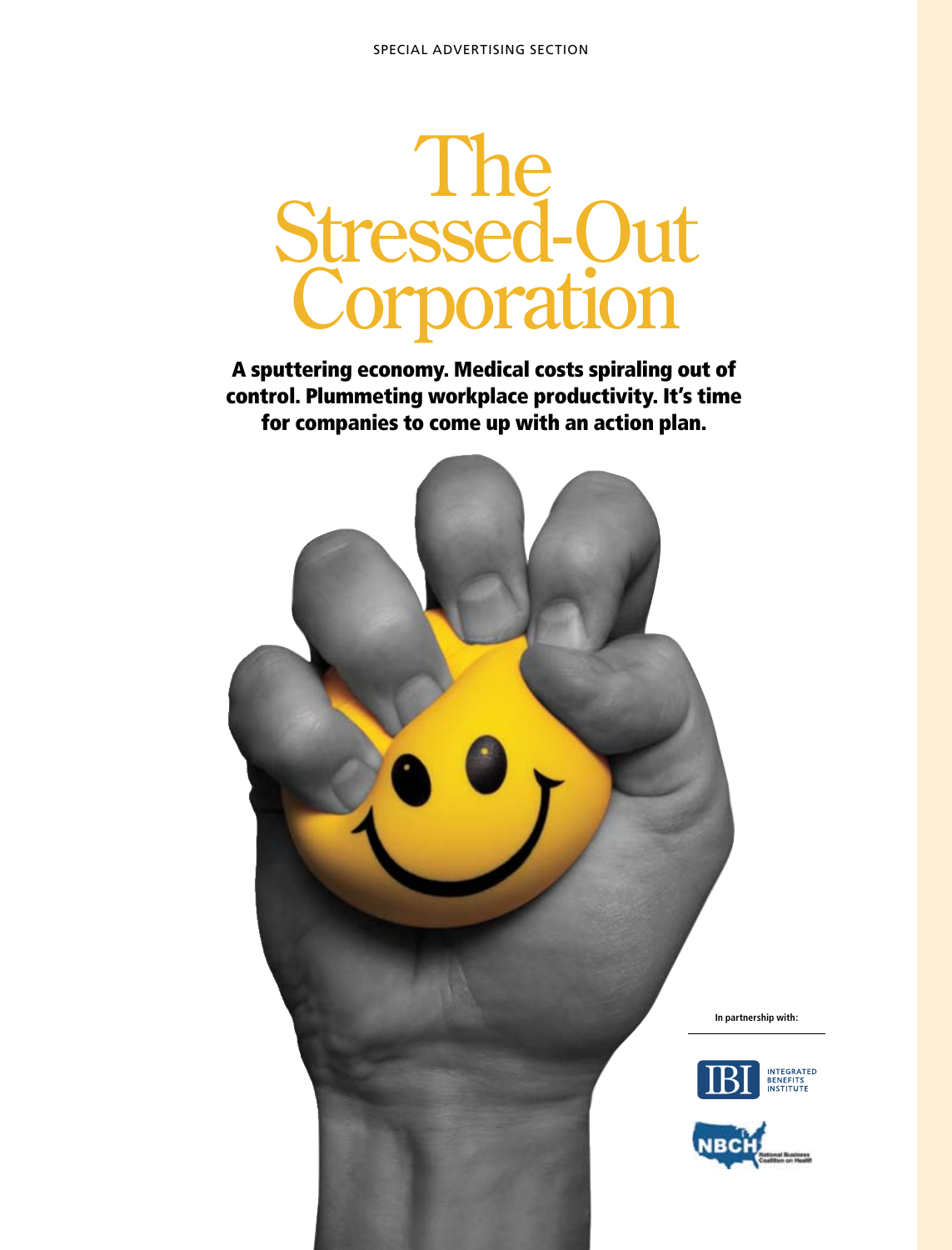the midst of the current global economic<br>
risis, when companies can't control the

the midst of the current global economic crisis, when companies can't control the fact that credit is tight, or that demand for their products and services is plummeting, there is one thing they actually can control: employee health. By investing in the well-being of their workers through programs that target weight loss, smoking cessation, exercise, and chronic disease, to name just a few, executives can slash medical care costs and, in the process, increase productivity.

It's no secret that corporations of all sizes are struggling with the rising cost of health care. As premiums have soared, many companies have shifted a greater portion of the expense to workers, or reduced benefits altogether. Today, the most progressive and enlightened business leaders are looking at the issue of employee health through a different lens. As a result, they are asking an important question: What is the value of health care to the business? "When a company can look at employee health and well-being as a value center rather than a cost center, it completely changes the conversation," says Dr. Thomas Parry, president of the

Integrated Benefits Institute (IBI), a San Francisco–based national nonprofit organization that provides employers and their supplier partners with the measurement tools, research, and related resources to establish the business value of health. "All of a sudden it's not just about cutting costs, but making investments in human capital that are going to pay off in a number of ways."

A new approach to the crisis in health care is likely to take hold in Washington, as well. During his campaign, President Barack Obama spoke less about giving all Americans access to the current healthcare system (which many argue is a little like getting everyone a seat on the *Titanic*), and more about affordability, quality, and the notion of shared responsibility among employers, employees, and the medical community.

#### **Hemorrhaging Red Ink**

If there is any doubt that some fresh thinking is in order, a quick glance at the numbers is proof enough. In 2008, premiums for employer-sponsored

"All of a sudden it's not just about cutting costs, but making investments in human capital that are going to pay off in a number of ways."

health insurance coverage increased about 5% from 2007 premiums, according to the Kaiser Family Foundation and the Health Research and Education Trust. While the actual rate of increases in premium costs has slowed since 2005, consider this: Since 1999, the amount of money that a worker pays for family coverage has more than doubled, to \$3,354. The employer's share has also skyrocketed: Nearly 75% of the average annual cost of family coverage in 2008—\$12,680—was paid by the employer, a 119% increase since 1999.

Clearly, cost-shifting has done little to slow the overall rise in health-care costs or improve the quality of care. "We actually pay for inferior care in this country." That is the candid assessment of Andrew Webber, president and CEO of the National Business Coalition on Health (NBCH), a Washington, D.C.– based nonprofit membership organization of employer-based health-care coalitions. "We continually pay doctors and hospitals for the treatment of an ailment whether there is a positive outcome or not. The incentives are all wrong."

Part of the reason for this dilemma, says IBI's Parry, is the inability to quantify the connection between productivity and the overall health of employees. "In many cases, the people with the purse strings inside the company understand that lost productivity is a bad thing," he says, "but they don't understand how investing in employee health will change that."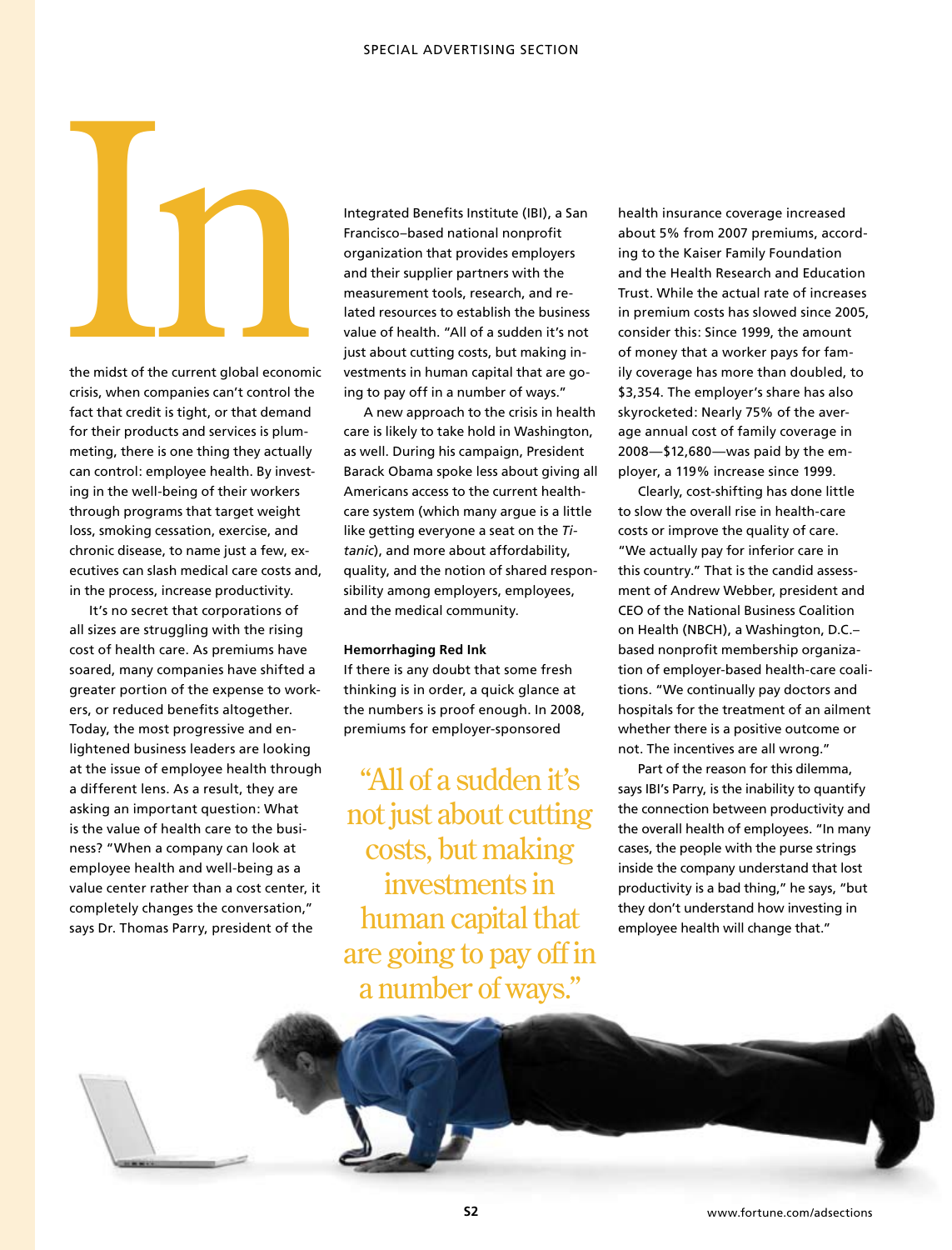# *The Healthways Way to Better Health and Well-Being*

# To keep America thriving, employers and policymakers must get out ahead of the illness curve.

IN THE PREAMBLE TO ITS 1948 CONSTITUTION, the World Health Organization (WHO) defined health as "… a state of complete physical, mental, and social well-being and not merely the absence of disease or infirmity."

But in the decades that followed, the focus of the U.S. health-care system remained on the treatment of disease and infirmity rather than on prevention and the promotion of well-being.

#### The Challenge

As a consequence, the U.S. has become a major producer and exporter of chronic disease. Americans, for example, are much more likely than Europeans to suffer from obesity,

heart disease, cancer, diabetes, and chronic lung disease.

According to the Milken Institute, the treatment of the seven most common chronic diseases, coupled with productivity losses, costs the U.S. more than \$1 trillion annually. Even modest reductions in unhealthy behaviors, estimates Milken, could prevent or delay 40 million cases of chronic illness per year.

"We need to get ahead of

the illness curve," says Ben R. Leedle, CEO of Healthways, a pioneering health and well-being services provider. "People are developing chronic disease earlier in life and living longer with diseases they need to manage. It's an enormous economic and business challenge. Unhealthy people cost more and do less work than healthy ones. In the current health-care debate, it's employers who stand to gain or lose the most."

Over the past quarter-century, Healthways has helped tens of millions of people take charge of their health, diminish the risks associated with unhealthy lifestyles, better manage existing chronic disease, and adhere to high standards of care. With a superior technology platform and an expansive portfolio of services that include chronic disease management, lifestyle coaching, the industry-standard SilverSneakers™

fitness program, and the QuitNet™ smoking-cessation community, Healthways has been in the forefront of organizations calling for a more holistic approach to well-being in the U.S.

### The Opportunity

Ranked as "One of the 100 Best Places to Work" by *Fortune* in 2007, Healthways has taken its own medicine and implemented a comprehensive well-being improvement program across its workforce.

Every employee must complete a comprehensive health risk assessment as a condition of receiving health-care benefits. Access to coaching and support services is universal across the company. The results have been increased work-

> force engagement and reduced health-care costs.

Healthways found that well-being, as measured by a comprehensive assessment tool like the Gallup-Healthways Well-Being Index™, is positively correlated with healthy behaviors and negatively correlated with the onset of disease.

"Well-being is not a 'feel good' initiative for employers," says Leedle, "it's a business

imperative. The major employers with whom we work understand that. They are demanding specific, sciencebased, integrated solutions that fully engage employees, promote healthier lifestyle choices, lower costs, and create competitive advantage."

Leedle says a proven provider like Healthways can work with employers to develop a baseline and set realistic one-, three-, and five-year performance targets, utilizing the sophisticated Gallup-Healthways Well-Being Index to meticulously measure progress every step of the way. With the right targets and programs in place, cost savings and productivity gains can be quickly achieved.  $\bullet$ 

For more information, go to healthways.com.

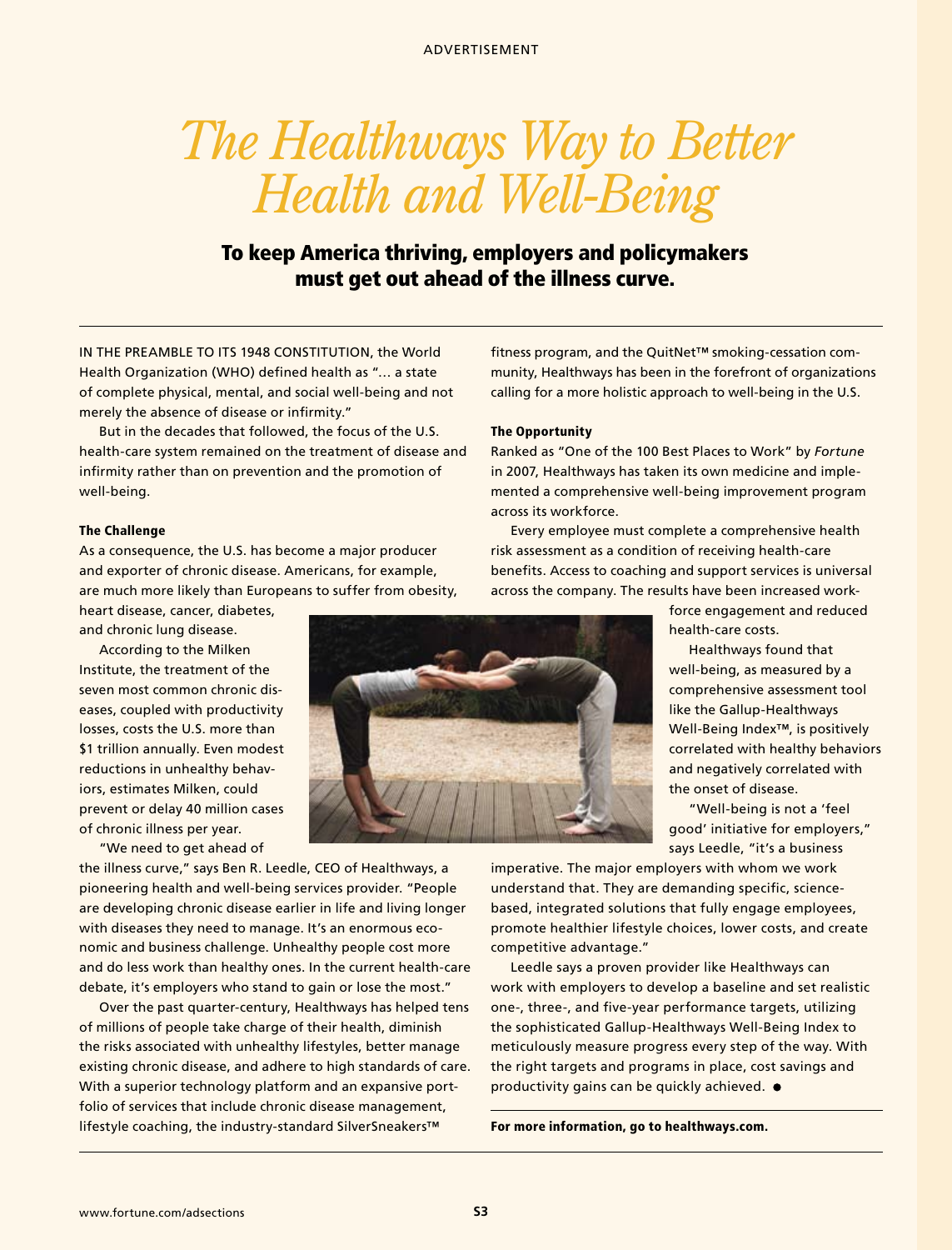

Indeed, a 2006 survey by IBI of 343 CFOs showed that these finance executives seldom get information on the financial impact of worker absenteeism or presenteeism (the inability to perform at full capacity at work because of a health condition). The good news, Parry says, is that, if presented with the information, more than two-thirds of the CFOs surveyed would consider absenteeism and presenteeism costs when evaluating investments in health-care initiatives.

## **Gaining a Healthy ROI**

In the 25 years that Ben Leedle has been working in the health and wellness industry, he has never seen the critical confluence of factors that he's witnessing right now. "We have more people with chronic diseases and those illnesses are starting at a younger age," says the CEO of Healthways Inc., a Nashvillebased provider of specialized health and wellness programs. "When you combine that with medical technologies that extend life, it's clear that our health-care demands are going to outstrip our ability to meet them."

Healthways works with employers and health insurance providers to design solutions that enable workers to be healthy and productive on the job. "I continually hear from companies that they want to see better energy, focus, and engagement among their workers," explains Leedle. "These are the folks who understand that good health plays a huge part in that outcome and that healthier people are typically more engaged in their jobs."

That's certainly been the experience at GlaxoSmithKline (GSK), the global research-based pharmaceutical and health-care company. Ann Kuhnen, vice president of employee health and performance at GSK, says the company never loses sight of the fact that its 110,000 employees operate in dozens of countries and across multiple time zones. "We're looking for resilience and sustainability for our employees," she says. "We want them to be able to produce for the company but to do so in a way that they're not burning out."

In 2001, GSK implemented a Team Resilience program that looked at the kinds of stress that occur most frequently in a team setting. Through an online confidential survey, the initiative asked employees to talk about work demands, relationships, management practices, and work culture. The survey, explains Kuhnen, also sought to determine how stress impacts work

engagement and motivation, and how often employees felt drained at the end of the day.

For some team members, it was late meetings that caused the most stress. For others, it was what they viewed as artificial deadlines that caused the most angst. By empowering teams to assess their issues and experiment with new ways of working, however, GSK has been able to reduce work-related mental illness by 66%, and has seen a 29% drop in the number of days employees called in sick due to work-related mental health issues, since 2002. So far, Kuhnen says 21,000 employees worldwide have participated in the program, and the goal is to have all employees take part by the end of 2009.

As companies maneuver through these tough economic times, they continue to have the most to gain from a healthy workforce—and the most to lose when the issue goes unaddressed. Fortunately, more and more companies are realizing that keeping employees healthy in the first place is the best form of medicine they can offer. **—Susan Caminiti**

To advertise in our Health-care sections, contact Laurie Evans at 212.522.0767. For reprints, call Jo Mattern at 212.522.2582.